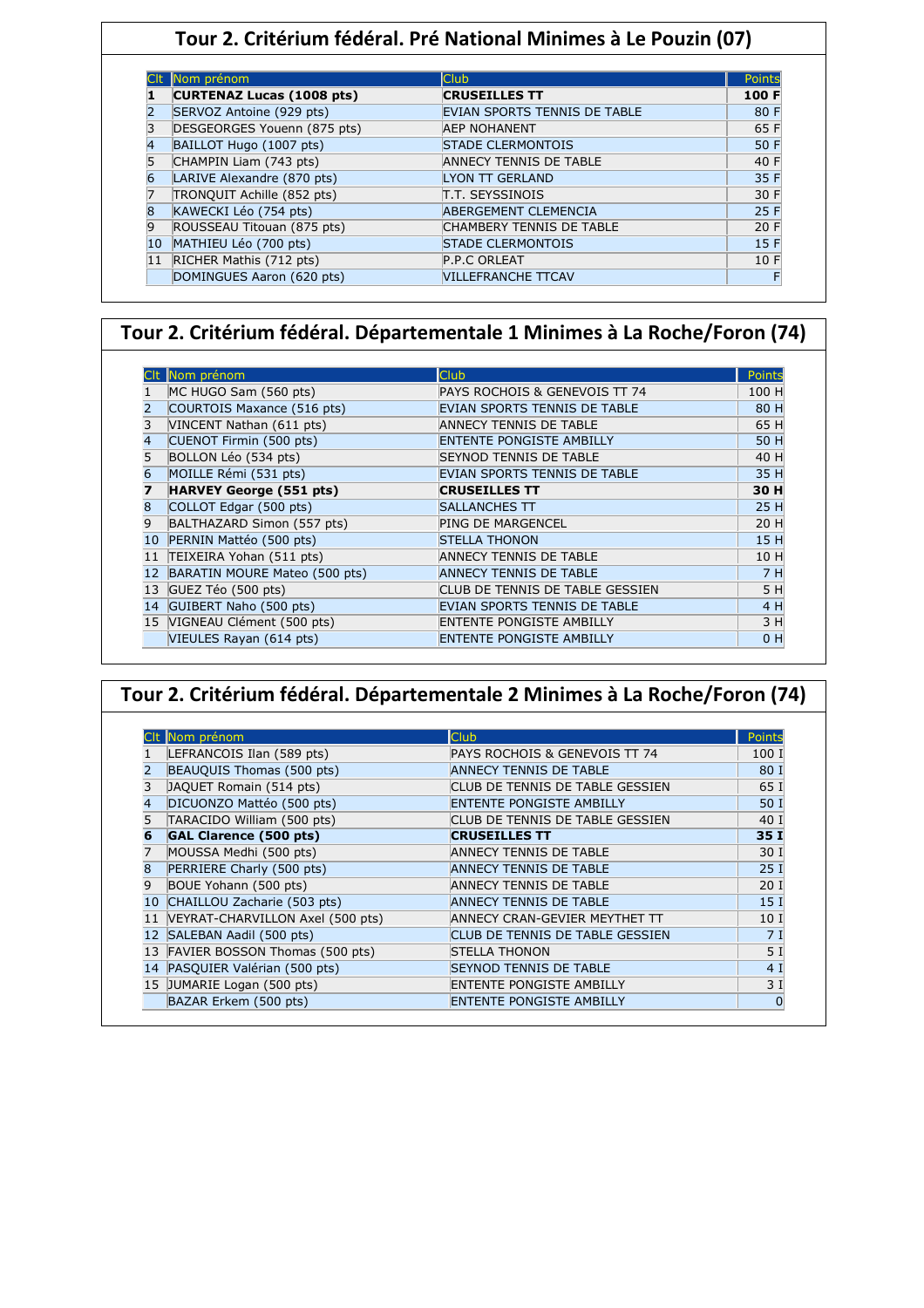## **Tour 2. Critérium fédéral. Départementale 1 Cadets à Poisy (74)**

|    | Nom prénom                       | Club                            | Points          |
|----|----------------------------------|---------------------------------|-----------------|
|    | CALLAMAND Maxime (701 pts)       | ANNECY LE VIEUX SILLINGY TT     | 100 G           |
|    | <b>CURTENAZ Théo (897 pts)</b>   | <b>CRUSEILLES TT</b>            | 80 G            |
|    | <b>ROSSIER Kyllian (563 pts)</b> | <b>CRUSEILLES TT</b>            | 65 G            |
|    | MCTEER Kerrian (642 pts)         | CLUB DE TENNIS DE TABLE GESSIEN | 50 G            |
| 5  | PORTIER Julyan (651 pts)         | ANNECY TENNIS DE TABLE          | 40 G            |
| 6  | PEDELABORDE Paul (568 pts)       | CLUB DE TENNIS DE TABLE GESSIEN | 35 G            |
|    | NOYER Simeon (524 pts)           | <b>ANNECY TENNIS DE TABLE</b>   | 30 G            |
| 8  | MABBOUX Ewan (547 pts)           | CLUB DE TENNIS DE TABLE GESSIEN | 25 G            |
| 9  | PERSONA Anthony (547 pts)        | CLUB DE TENNIS DE TABLE GESSIEN | 20 <sub>G</sub> |
| 10 | SALTAS Yannick (588 pts)         | CLUB DE TENNIS DE TABLE GESSIEN | 15 <sub>G</sub> |
|    | LEMBREZ Edouard (500 pts)        | <b>ANNECY TENNIS DE TABLE</b>   | 10G             |
|    | SIMONNEY Marius (500 pts)        | <b>SALLANCHES TT</b>            | 7 G             |
| 13 | MONTEIL Florent (500 pts)        | <b>PING DE MARGENCEL</b>        | 5 G             |
| 14 | <b>DERUAZ Paul (538 pts)</b>     | <b>CRUSEILLES TT</b>            | 4 G             |
| 15 | CHARRUAU Alessio (515 pts)       | EVIAN SPORTS TENNIS DE TABLE    | 3 G             |
| 16 | SONZINI Evan (515 pts)           | ANNECY TENNIS DE TABLE          | 2G              |

#### **Tour 2. Critérium fédéral. Départementale 3 Cadets à Poisy (74)**

|                | Nom prénom                                   | Club                            | Points |
|----------------|----------------------------------------------|---------------------------------|--------|
|                | <b>CLEUVENOT-VANHELMON Marceau (500 pts)</b> | <b>CRUSEILLES TT</b>            | 100 H  |
|                | ROCCHIA Valentin (500 pts)                   | ANNECY CRAN GEVRIER MEYTHET TT  | 80 H   |
|                | OBADID Theo (500 pts)                        | <b>ENTENTE PONGISTE AMBILLY</b> | 65 H   |
| 4              | GINGOLD Anton (500 pts)                      | CLUB DE TENNIS DE TABLE GESSIEN | 50 H   |
|                | BATTAGLIA Anaïs (500 pts)                    | <b>SEYNOD TENNIS DE TABLE</b>   | 40 H   |
|                | HAJDAREVIC Elvis (500 pts)                   | <b>SEYNOD TENNIS DE TABLE</b>   | 35 H   |
|                | BEAUFILS Jade (500 pts)                      | <b>SALLANCHES TT</b>            | 30 H   |
| 8              | BOIS Florian (500 pts)                       | <b>CLUSES TENNIS DE TABLE</b>   | 25 H   |
| $\overline{9}$ | LEKANOV Yarosav (500 pts)                    | <b>ENTENTE PONGISTE AMBILLY</b> | 20 H   |
|                | 10 VOISIN Nils (500 pts)                     | <b>ANNECY TENNIS DE TABLE</b>   | 15 H   |
|                | 11 DEPARIS Elouan (500 pts)                  | CLUB DE TENNIS DE TABLE GESSIEN | 10 H   |
|                | 12 BERSETH SOCIER Mateo (500 pts)            | <b>ENTENTE PONGISTE AMBILLY</b> | 7 H    |
|                | 13 HARCHI Mohammed (500 pts)                 | <b>SEYNOD TENNIS DE TABLE</b>   | 5 H    |
|                | 14 DECROUX Gregory (500 pts)                 | <b>CLUSES TENNIS DE TABLE</b>   | 4 H    |
|                | 15 BONSERGENT Lucas (500 pts)                | <b>STELLA THONON</b>            | 3 H    |
|                | 16 DAUBORD Loup (500pts)                     | <b>CRUSEILLES TT</b>            | 4 H    |

## **Tour 2. Critérium fédéral. Pré-National Benjamines à Miribel (01)**

|                | Nom prénom                       | <b>Club</b>                    | Points          |
|----------------|----------------------------------|--------------------------------|-----------------|
|                | BARBEY Loïse (500 pts)           | ANNECY TENNIS DE TABLE         | 100 G           |
|                | JULLIARD Caroline (500 pts)      | <b>CLUB PONGISTE ST PRIEST</b> | 75 G            |
|                | LEBRETON Shainez (500 pts)       | <b>CTT FEILLENS</b>            | 50 G            |
|                | BOLOGNA Anais (500 pts)          | OLYMPIC CLUB TENNIS DE TABLE   | 30 G            |
| 5              | GATON Eleonore (500 pts)         | LYON 7 TT GERLAND              | 15 <sub>G</sub> |
| $\overline{6}$ | <b>JOSSERAND Tessa (500 pts)</b> | <b>CRUSEILLES TT</b>           | 2 <sub>G</sub>  |
|                | GUITTENY Amaëlle (500 pts)       | LYON 7 TT GERLAND              | 0 <sub>G</sub>  |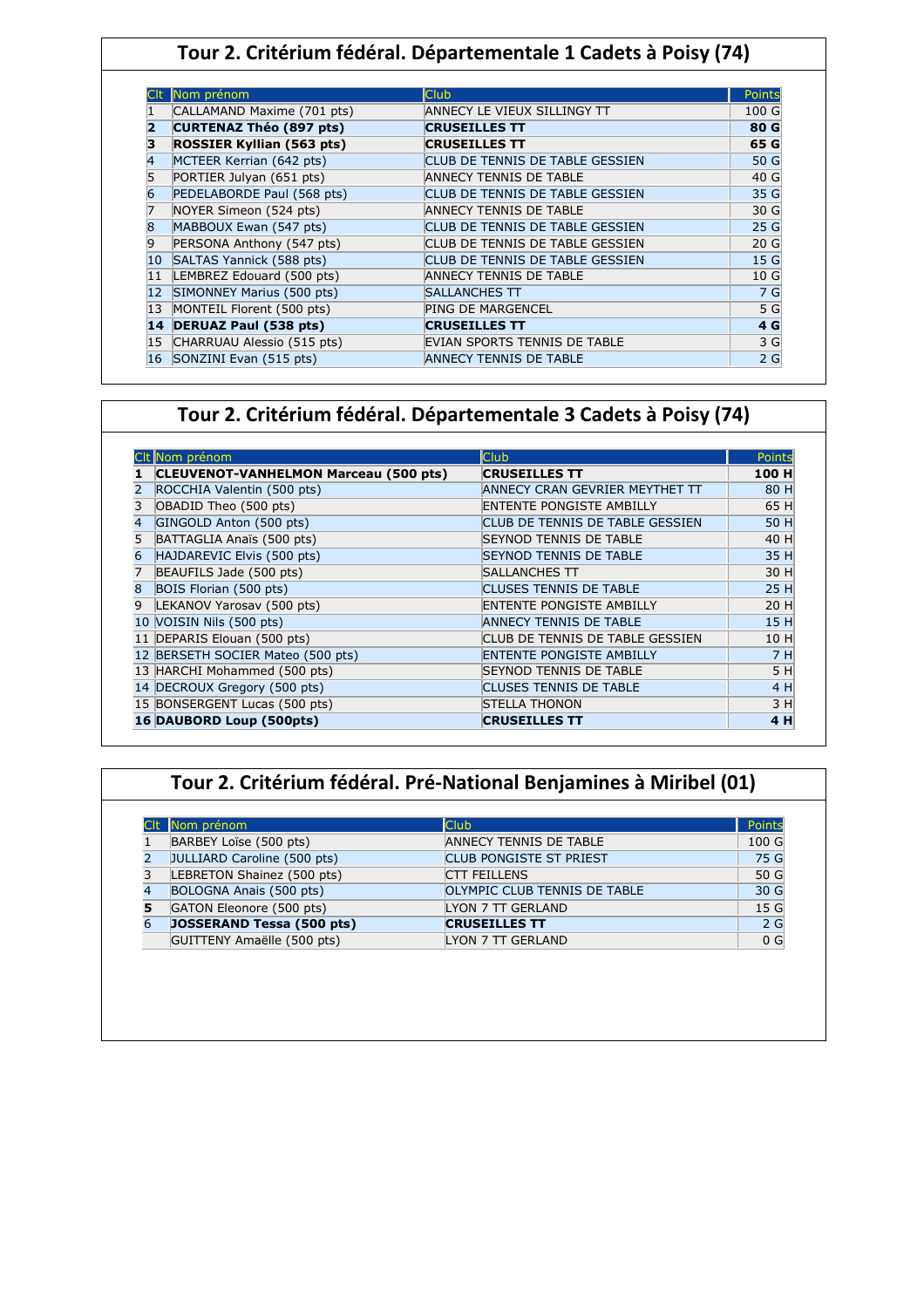## **Tour 2. Critérium fédéral. Départementale 1 Séniors à Poisy (74)**

|    | Nom prénom                            | <b>Club</b>                              | Points |
|----|---------------------------------------|------------------------------------------|--------|
|    | RAVETLLAT Philippe (1531 pts)         | PAYS ROCHOIS & GENEVOIS TT 74            | 100 E  |
|    | AYMARD Nicolas (1208 pts)             | <b>STELLA THONON</b>                     | 80 E   |
|    | GARNI Arnaud (1269 pts)               | TT LES GECKOS                            | 65 E   |
| 4  | TEIXEIRA Guillaume (1231 pts)         | ANNECY TENNIS DE TABLE                   | 50 E   |
|    | WEISSE Mickael (1221 pts)             | CLUB DE TENNIS DE TABLE DE POISY         | 40 E   |
| 6  | CAPEILLE Valentin (1499 pts)          | <b>PAYS ROCHOIS &amp; GENEVOIS TT 74</b> | 35 E   |
|    | JULLIARD Franck (1207 pts)            | <b>STELLA THONON</b>                     | 30 E   |
| 8  | HOUSIAUX Olivier (1155 pts)           | CLUB DE TENNIS DE TABLE DE POISY         | 25 E   |
| q  | FOREL Laurent (1249 pts)              | <b>CLUSES TENNIS DE TABLE</b>            | 20 E   |
| 10 | BERTIN Kévin (1264 pts)               | <b>STELLA THONON</b>                     | 15E    |
|    | BOUCHET Alain (1133 pts)              | TT LES GECKOS                            | 10 E   |
|    | TRAN Joseph (1016 pts)                | <b>RUMILLY T T C</b>                     | 7 E    |
|    | 13 DREUX David (1238 pts)             | <b>CRUSEILLES TT</b>                     | 5 E    |
|    | 14 BAILLET Régis (1182 pts)           | ANNECY TENNIS DE TABLE                   | 4 E    |
|    | 15 OTHENIN-GIRARD François (1102 pts) | ENTENTE PONGISTE AMBILLY                 | 3 E    |

## **Tour 2. Critérium fédéral. Départementale 3 Séniors à Poisy (74)**

|    | Nom prénom                    | lClub                           | Points |
|----|-------------------------------|---------------------------------|--------|
|    | DENIGER Etienne (1267 pts)    | ANNECY CRAN GEVRIER MEYTHET TT  | 100 F  |
| 2  | GAJIC Nikola (699 pts)        | ANNECY CRAN GEVRIER MEYTHET TT  | 80 F   |
| з  | JUSZCZAK Thomas (1267 pts)    | <b>CRUSEILLES TT</b>            | 65 F   |
| 4  | BRECHET Christophe (1172 pts) | <b>ITT LES GECKOS</b>           | 50 F   |
| 5  | WALLON Gauthier (1103 pts)    | <b>SALLANCHES TT</b>            | 40 F   |
| 6  | GIVRY Didier (1189 pts)       | ANNECY CRAN GEVRIER MEYTHET TT  | 35 F   |
| 7  | DESCLOUX Patrick (956 pts)    | <b>ENTENTE PONGISTE AMBILLY</b> | 30 F   |
| 8  | CHMAMADI Mourad (756 pts)     | <b>RUMILLY T T C</b>            | 25 F   |
| 9  | PROTIERE Raphael (986 pts)    | <b>ANNECY TENNIS DE TABLE</b>   | 20 F   |
| 10 | JACOB Hubert (958 pts)        | <b>ANNECY TENNIS DE TABLE</b>   | 15F    |
| 11 | RON José-Luis (781 pts)       | CLUB DE TENNIS DE TABLE GESSIEN | 10 F   |
| 12 | DOHOLLO Christophe (714 pts)  | <b>ITT LES GECKOS</b>           | 7 F    |
| 13 | REJAUNIER Patrick (938 pts)   | <b>ANNECY TENNIS DE TABLE</b>   | 5 F    |
| 14 | GOLLIET Philippe (688 pts)    | <b>RUMILLY T T C</b>            | 4 F    |
| 15 | LOZERAND Christophe (629 pts) | <b>PING DE MARGENCEL</b>        | 3 F    |